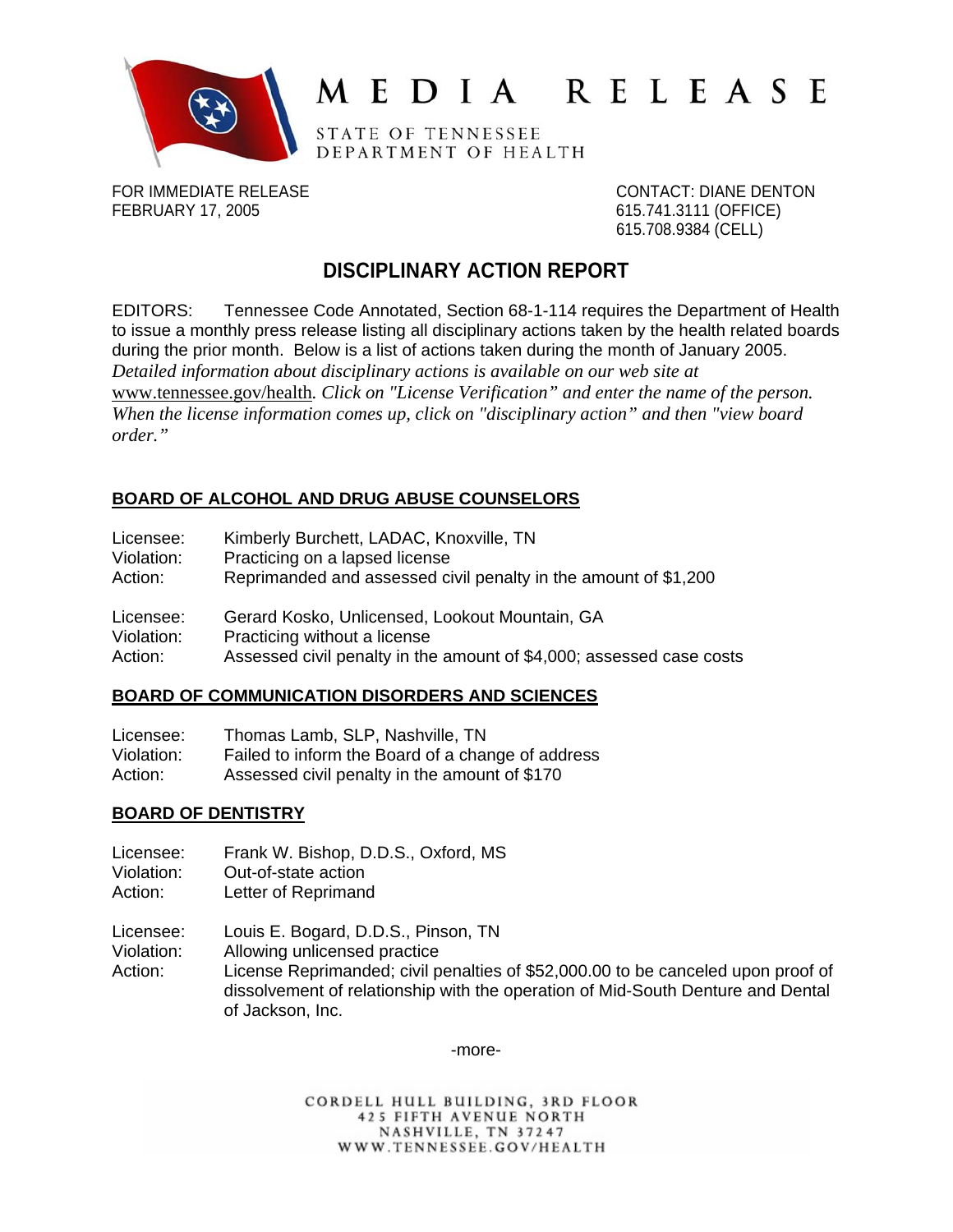| Licensee:                          | Sara Elaine Buckner, RDA, Knoxville, TN                                                                                                                                                                                                                                                                                                                                                                                                      |
|------------------------------------|----------------------------------------------------------------------------------------------------------------------------------------------------------------------------------------------------------------------------------------------------------------------------------------------------------------------------------------------------------------------------------------------------------------------------------------------|
| Violation:                         | Practicing on an expired license                                                                                                                                                                                                                                                                                                                                                                                                             |
| Action:                            | Reprimanded; assessed \$1000 in civil penalties                                                                                                                                                                                                                                                                                                                                                                                              |
| Licensee:                          | Kurt Childress, DMD, Rocky Gap, VA                                                                                                                                                                                                                                                                                                                                                                                                           |
| Violation:                         | Out of state action                                                                                                                                                                                                                                                                                                                                                                                                                          |
| Action:                            | Reprimanded; assessed \$500 in civil penalties; and assessed case costs                                                                                                                                                                                                                                                                                                                                                                      |
| Licensee:<br>Violation:<br>Action: | Champ Clark, II, DDS, Monterrey, TN<br>Unprofessional, dishonorable and unethical conduct; gross malpractice; or a<br>pattern of continued or repeated malpractice, ignorance, negligence or<br>incompetence in the course of professional practice; permitting directly or<br>indirectly an unlicensed person to perform services or work which can be done<br>legally only by persons licensed<br>License surrendered; assessed case costs |
| Licensee:<br>Violation:<br>Action: | William P. Edgar, D.D.S., Brandon, MS<br>Out-of-state action; habitual intoxication; conviction of a felony; making untrue<br>statements on a Board application<br>License suspended for five (5) years                                                                                                                                                                                                                                      |
| Licensee:                          | Diane M. Hamilton, R.D.H., Mt. Juliet, TN                                                                                                                                                                                                                                                                                                                                                                                                    |
| Violation:                         | Violation of a Board Order                                                                                                                                                                                                                                                                                                                                                                                                                   |
| Action:                            | License Surrendered; has same effect as a revocation                                                                                                                                                                                                                                                                                                                                                                                         |
| Licensee:<br>Violation:<br>Action: | James Hatfield, DMD, Murfreesboro, TN<br>Unprofessional conduct; engaging in the practice of dentistry when mentally or<br>physically unable to safely do so.<br>License placed on Probation for one year                                                                                                                                                                                                                                    |
| Licensee:                          | Julia Anne Johnson, R.D.A., Clarksville, TN                                                                                                                                                                                                                                                                                                                                                                                                  |
| Violation:                         | Violation of provisions of the chapter; fraud/, forgery and/or deceit                                                                                                                                                                                                                                                                                                                                                                        |
| Action:                            | License surrendered; has same effect as a revocation                                                                                                                                                                                                                                                                                                                                                                                         |
| Licensee:                          | Luis Salvador Litonjua, D.D.S., Nashville, TN                                                                                                                                                                                                                                                                                                                                                                                                |
| Violation:                         | Unlicensed practice.                                                                                                                                                                                                                                                                                                                                                                                                                         |
| Action:                            | Letter of Reprimand                                                                                                                                                                                                                                                                                                                                                                                                                          |
| Licensee:                          | Paulette Juanita Tempro, D.D.S., Nashville, TN                                                                                                                                                                                                                                                                                                                                                                                               |
| Violation:                         | Unlicensed practice                                                                                                                                                                                                                                                                                                                                                                                                                          |
| Action:                            | Letter of Reprimand                                                                                                                                                                                                                                                                                                                                                                                                                          |
| Licensee:                          | Jessica M. Wallace, R.D.A., Murfreesboro, TN                                                                                                                                                                                                                                                                                                                                                                                                 |
| Violation:                         | Unlicensed practice                                                                                                                                                                                                                                                                                                                                                                                                                          |
| Action:                            | License Reprimanded; \$300.00 in civil penalties; assessed costs                                                                                                                                                                                                                                                                                                                                                                             |

-more-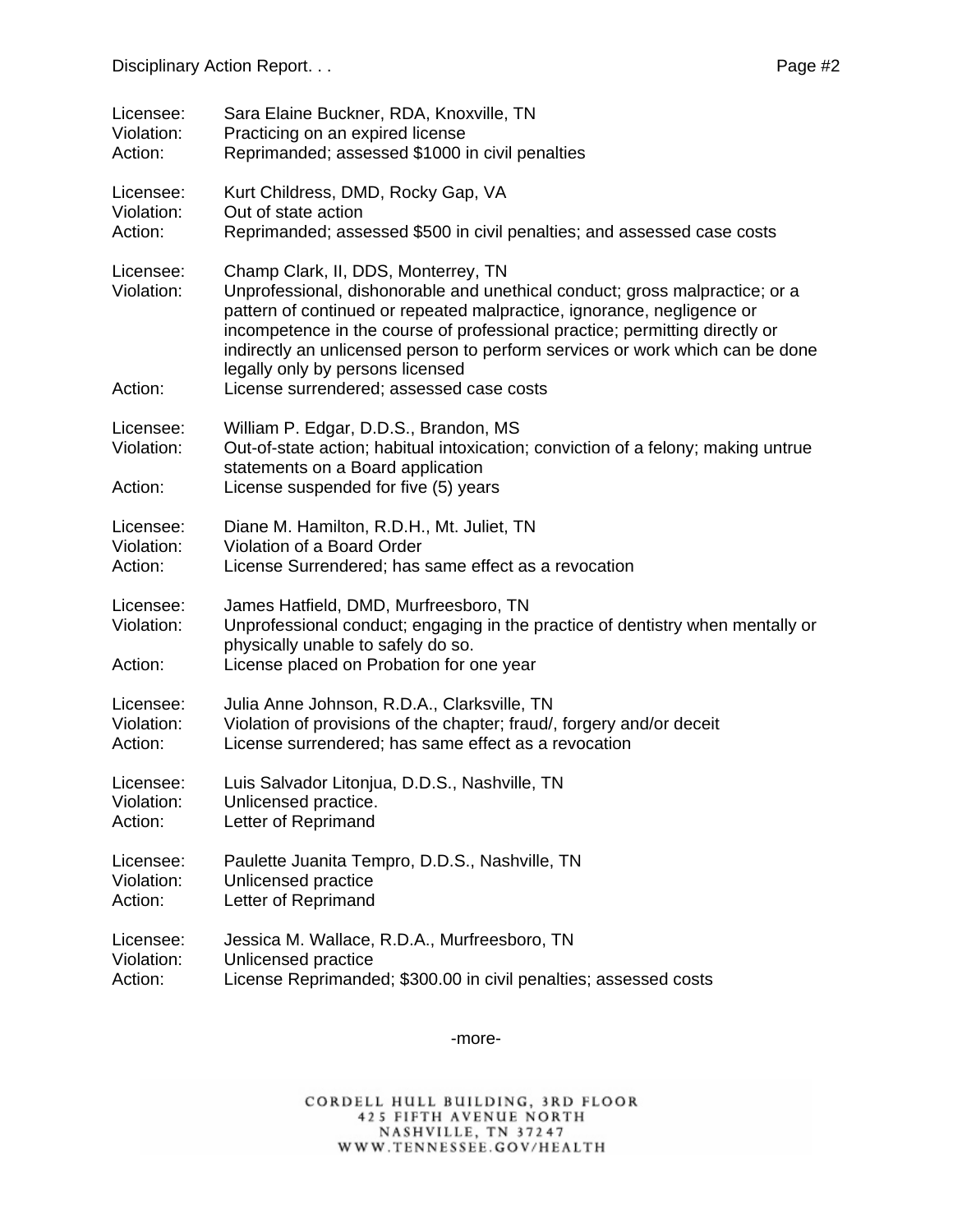Disciplinary Action Report. . . Page #3

Licensee: Cindy Watkins, R.D.A., Nashville, TN<br>Violation: Unlicensed practice Unlicensed practice Action: License Reprimanded; \$450.00 in civil penalties; assessed costs

#### **BOARD OF DISPENSING OPTICIANS**

Licensee: Angela Brown, DPO, Knoxville, TN Violation: Failed to obtain all of required continuing education Action: Assessed civil penalty in the amount of \$500 and required to submit six hours of continuing education

#### **BOARD OF MASSAGE LICENSURE**

Licensee: Tamanie Dove, LMT, Hendersonville, TN Violation: Action: License revoked; assessed \$5,000 in civil penalties

## **BOARD OF MEDICAL EXAMINERS**

| Licensee:<br>Violation:<br>Action: | John Adams, M.D., Chattanooga, TN<br>Out of state action<br>Reprimanded; assessed \$500 in civil penalties                                                                                                                                                                                                                              |
|------------------------------------|-----------------------------------------------------------------------------------------------------------------------------------------------------------------------------------------------------------------------------------------------------------------------------------------------------------------------------------------|
| Licensee:<br>Action:               | Larry Davenport, M.D., Pigeon Forge, TN<br>Order of Compliance issued; probation lifted; complied with terms of prior board<br>order                                                                                                                                                                                                    |
| Licensee:<br>Violation:            | Isaac Jalfon, M.D., Memphis, TN<br>Unprofessional, dishonorable or unethical conduct; habitual intoxication or<br>personal misuse of any drugs or the use of intoxicating liquors, narcotics,<br>controlled substances or other drugs or stimulants in such manner as to<br>adversely affect the person's ability to practice medicine. |
| Action:                            | Placed on Probation for two years; must enter into contract with the Tennessee<br>Medical Foundation and maintain their advocacy; assessed costs                                                                                                                                                                                        |
| Licensee:<br>Action:               | John Kennedy, M.D., Hixson, TN<br>Order of Compliance issued; conditions lifted from license; complied with prior<br>board order                                                                                                                                                                                                        |
| Licensee:<br>Violation:<br>Action: | Randolph McKenzie, M.D., Kansas City, MO<br>Out of State Action<br>Reprimand                                                                                                                                                                                                                                                            |
| Licensee:<br>Violation:<br>Action: | John Pence, M.D., Summerville, SC<br>Out-of-state action<br>Letter of Reprimand                                                                                                                                                                                                                                                         |

-more-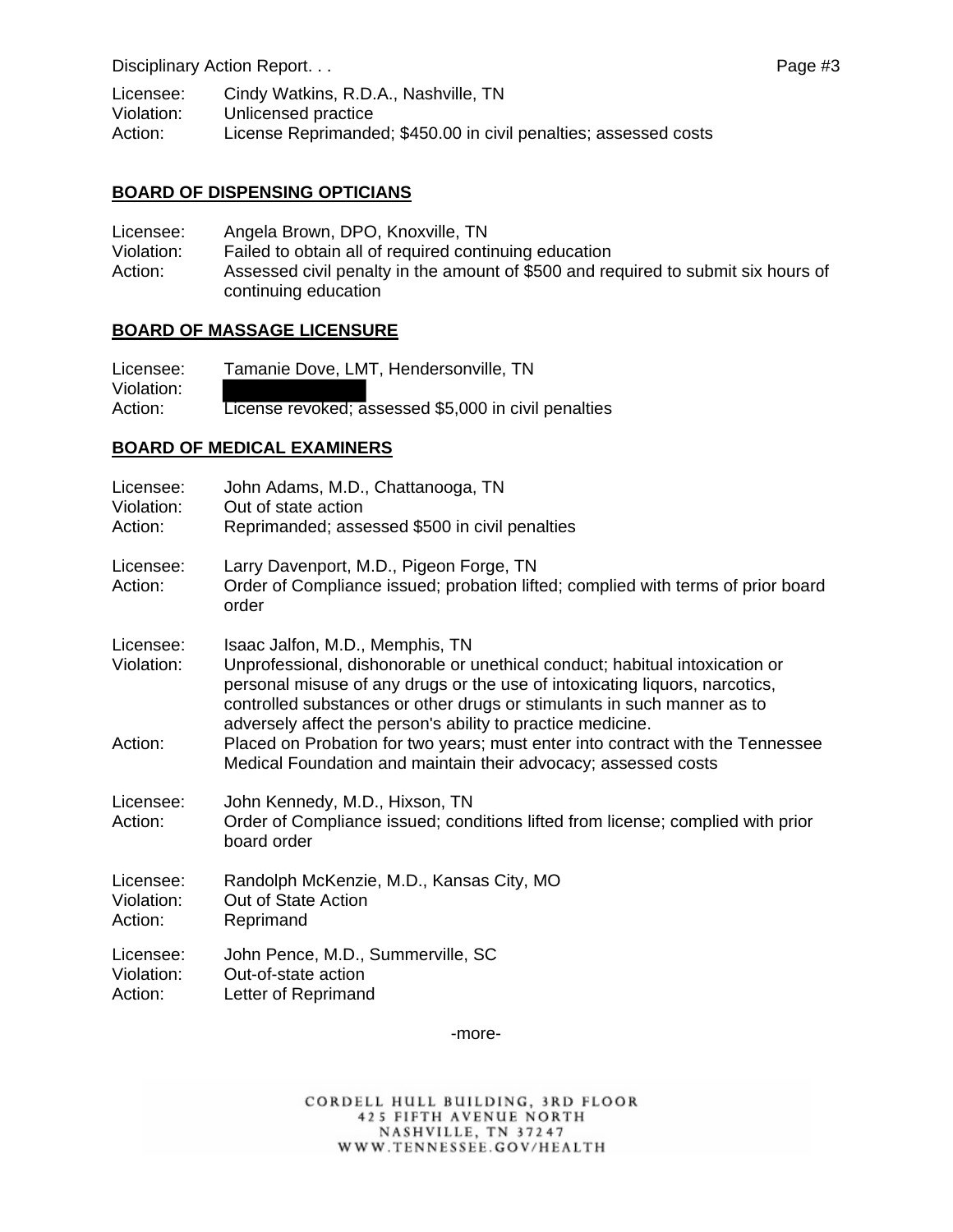Disciplinary Action Report. . . Page #4

| Licensee:  | Steve Ritchie, M.D., Knoxville, TN                                                                                         |
|------------|----------------------------------------------------------------------------------------------------------------------------|
| Violation: | Inappropriate prescribing                                                                                                  |
| Action:    | License placed on probation for two (2) years, with terms and conditions;<br>\$5,000.00 in civil penalties; assessed costs |

- Licensee: Beryl Yancey, M.D., Jackson, TN
- Violation: Unprofessional, dishonorable, or unethical conduct; gross malpractice, or a pattern of continued or repeated malpractice, ignorance, negligence or incompetence in the course of medical practice
- Action: License placed on Probation for five years; must cease the practice of obstetrics and gynecology; only permitted to provide only the basic gynecological care commonly provided by family medicine practitioners; must obtain explicit permission of the Board before engaging in any other types of obstetric and/or gynecological procedures other than the basic gynecological care commonly provided by family practitioners even after the expiration of the Probationary period; shall attend the competency course offered by the Center for Personalized Education for Physicians, satisfactory completion of competency course shall be submitted to the Board within one year; must allow Case Western Reserve University to review her patient charts at least twice a year; must complete an additional 20 hours of family practice courses in addition to require continuing education; must allow review of patient charts; assessed civil penalty in the amount of \$3,000; and assessed costs

## **MEDICAL LABORATORY BOARD**

| Licensee:  | Earl Farabee, Med Lab Personnel, Memphis, TN                       |
|------------|--------------------------------------------------------------------|
| Violation: | Performed supervisory duties before issuance of Supervisor license |
| Action:    | Reprimanded                                                        |

## **BOARD OF NURSING**

- Licensee: Amanda Eldridge, LPN, Morristown, TN
- Violation: Unprofessional conduct; unauthorized use or removal of narcotics, drugs, supplies, or equipment from any health care facility, school, institution or other work place location; engaging in acts of dishonesty which relate to the practice of nursing.

Action: License placed on Probation for one year

Licensee: Linda Goldman, RN, Nashville, TN

- Violation: Unprofessional conduct; making false or materially incorrect, inconsistent or unintelligible entries in any patient records or in the records of any health care facility, school, institution or other work place location pertaining to the obtaining, possessing or administration of any controlled substance as defined in the Federal Controlled Substances Act; unauthorized us or removal of narcotics, drugs, supplies, or equipment from any health care facility, school, institution or other work place location; engaging in acts of dishonesty which relate to the practice of nursing.
- Action: License suspended for one year, thereafter to be placed on Probation for an additional period of four years

-more-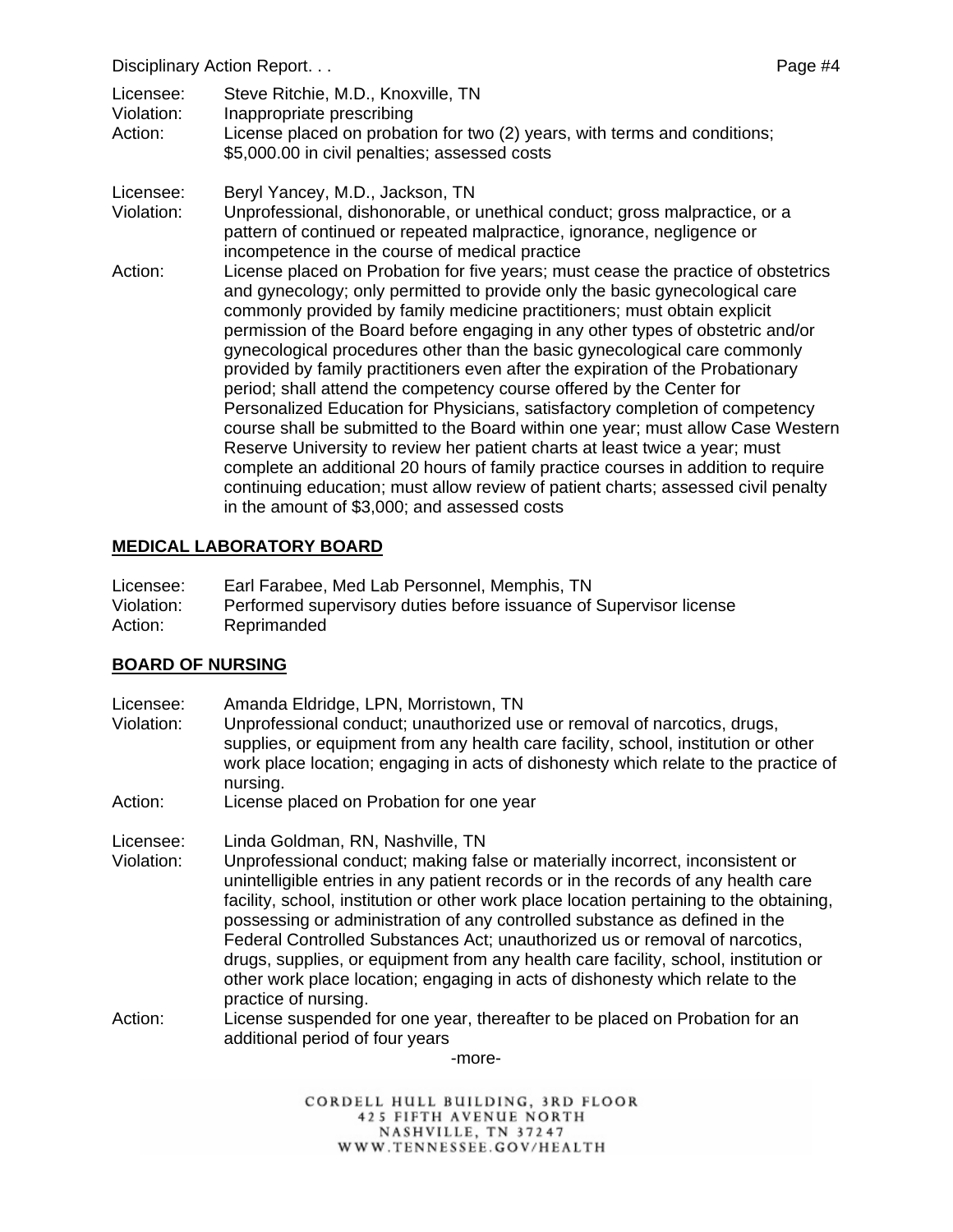Disciplinary Action Report. . . Page #5

Licensee: Jerry Herron, RN, Murfreesboro, TN Violation: Unprofessional conduct; intentionally or negligently causing physical or emotional injury to a patient; performing nursing techniques or procedures without proper education and practice Action: License suspended Licensee: Jeanette Lewis, RN, Elizabethon, TN Violation: Guilty of a crime; unfit or incompetent by reason of negligence, habits or other cause; unprofessional conduct; making false or materially incorrect, inconsistent or unintelligible entries in any patient records pertaining to the obtaining, possessing or administration of any controlled substance; unauthorized use or removal of narcotics, drugs, supplies or equipment from any work place location; engaging in acts of dishonesty related to the practice of nursing Action: License revoked; assessed \$3,250 in civil penalties Licensee: Shaune Martens, LPN, Daytona Beach, FL Violation: Guilty of a crime; unfit or incompetent by reason of negligence, habits or other cause; unprofessional conduct Action: License revoked; assessed \$3,000 in civil penalties; assessed costs Licensee: Wendy Gantt-Parker, RN, Knoxville, TN Violation: Unprofessional conduct; making false or materially incorrect, inconsistent or unintelligible entries in any patient records or in the records of any health care facility, school, institution or other work place location pertaining to the obtaining, possessing or administration of any controlled substance as defined in the Federal Controlled Substances Act; unauthorized use or removal of narcotics, drugs, supplies, or equipment from any health care facility, school, institution or other work place location; use of any intoxicating beverage or the illegal use of any narcotic or dangerous drug while on duty in any health care facility, school, institution or other work place location Action: License placed on Probation for a term of not less than three years Licensee: Mark Webb, LPN, Brentwood, TN Violation: Unfit or incompetent by reason of negligence, habits or other causes; addicted to alcohol or drugs to the degree of interfering with nursing duties; unprofessional conduct; failure to maintain a record for each patient which accurately reflects the nursing problems and interventions for the patient; making false or materially incorrect, inconsistent or unintelligible entries in any patient records or in the records of any health care facility, school, institution or other work place location pertaining to the obtaining, possessing or administration of any controlled substance as defined in the Federal Controlled Substances Act; unauthorized use or removal of narcotics, drugs, supplies, or equipment from any health care facility, school, institution or other work place location; engaging in acts of dishonesty which relate to the practice of nursing. Action: License suspended until such time as he enters into contract with the Tennessee Professional Assistance Program; thereafter to be placed on Probation for a minimum of three years

-more-